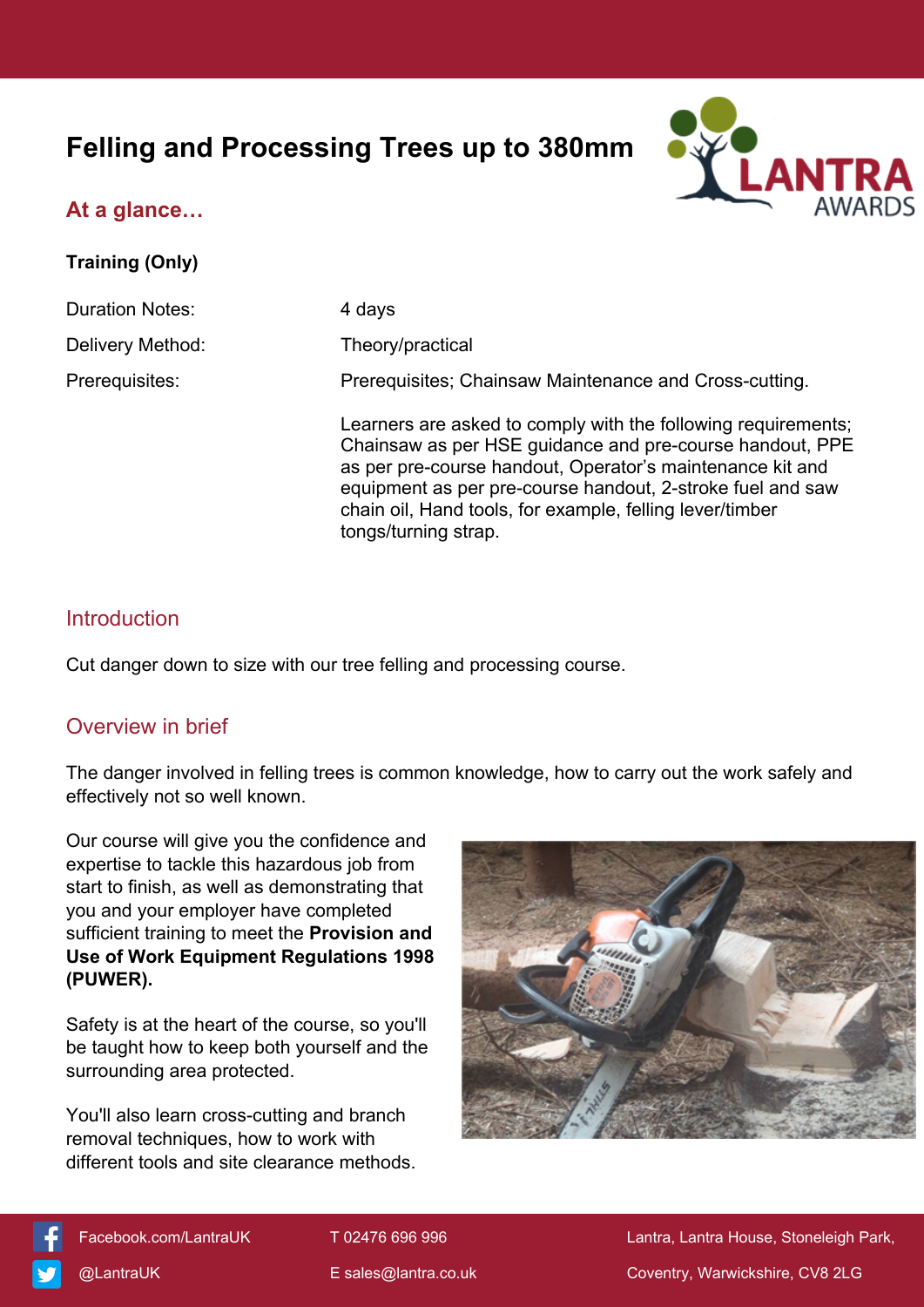# The finer details

**Our course is ideal for the dedicated professional looking to obtain a Licence to Practice.**



**But occasional operators aiming for a regulated qualification are also catered for. The course is the perfect stepping stone to the Level 2 Award in Felling and Processing Trees up to 380mm.**

#### **Course sessions:**

- HSE legislation and safety guidelines
- Felling
- Branch removal snedding and de-limbing
- Cross-cutting felled timber
- Take down hung-up trees using hand tools
- Clear site and chainsaw checks.

Worth noting: You'll need at least a minimum level of fitness for this course as certain elements involve physical work.

# Who should attend?

This course is suitable for people who work in; Arboriculture, Forestry, Agriculture, Horticulture, Woodland, Local Authorities, Conservation, Construction, Land-based.

Note: Due to the nature of the training a minimum level of fitness is required for specific operations. Whilst we would not want to disadvantage any learner, it is an essential requirement of the course.

# What will be covered?

By the end of the course, you'll be able to:

- Identify the risk assessment and emergency procedures on a worksite
- Organise site safety and state the procedures required
- Assess the trees to be felled for hazards and risks
- Fell trees which have a diameter less than the effective cutting length of a guide bar (guide bar length not greater than 380mm/15")
- Assess a leaning tree and the safest method of felling
- Make accurate felling cuts in the correct positions
- De-limb felled trees in a safe and methodical manner
- Cross-cut timber accurately to required lengths
- Assess and explain the terms tension and compression in timber

[Facebook.com/LantraUK](https://www.facebook.com/LantraUK/) T 02476 696 996 Lantra, Lantra, Lantra House, Stoneleigh Park,

[@LantraUK](http://www.twitter.com/lantrauk) E [sales@lantra.co.uk](mailto:sales@lantra.co.uk) Coventry, Warwickshire, CV8 2LG